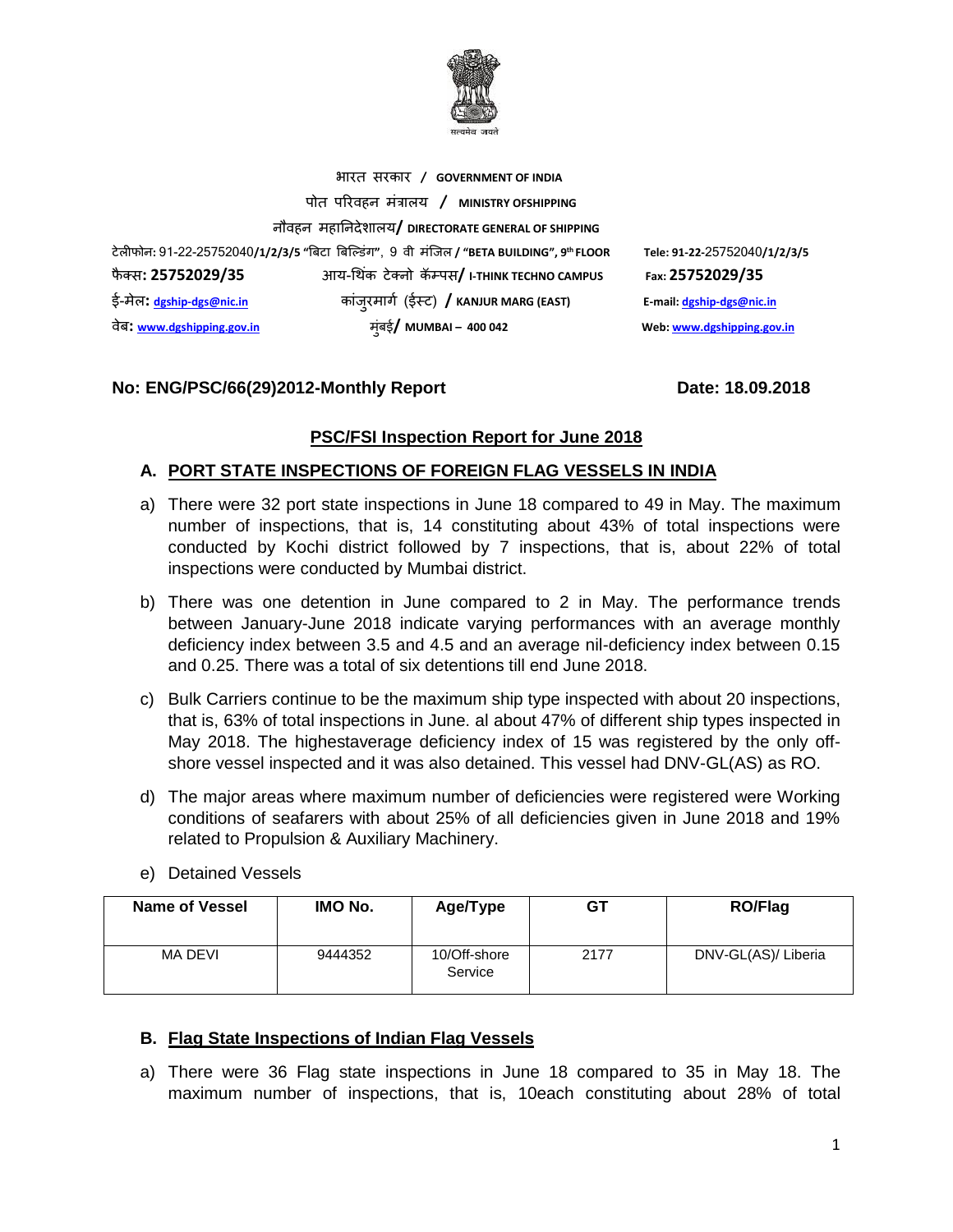inspections were conductedby Mumbai and Kolkata district followed by 25%, that is 7 each by Chennai districts.

- b) The monthly performance trends of ships inspected between January-June 2018 indicates that after nil detentions in first three months of 2018, the detentions are on a rise with about 5 detentions in last 3 months. The average monthly deficiency index is also increasing after reduction which registered a value of 8.64 in January 2018 reduced afterwards and is again on a rise with 8.22 in June.
- c) **Performance based on type**: The 3 vessels detained were general cargo and container vessels. The 3 numbers container vessels inspected in June also registered the highest average deficiency index of 14.
- d) **Performance based on age**: All three detained vessels were between 15-25 years of age. The container vessels and general cargo vessels in this age group also registered highest average deficiency index of 17.5 and 13.8 respectively.
- e) **Performance based on size**: Out of three vessels detained, 2 were between 500- 3000gt and 1 more than 3000gt. 11 vessels between 500-3000gt inspected in June also registered highest average deficiency index of 10.1.
- f) **Recognized Organizations**: All three vessels detained were single IRS Class.
- g) **Owners/Managers**: The three detained vessels were managed by Transworld Ship Management (21 deficiencies), Galleon Ship Management (32 deficiencies) and JSW Steel Ltd (30 deficiencies).
- h) The top three areas of deficiencies areSafety of Navigation, Working conditions of seafarers and Fire-Fighting equipment's.
- i) Detained Vessel

| Name of Vessel    | <b>IMO No.</b>     | Age/Type                                                                                                                                                                                                   | GТ   | <b>RO/Class</b> |  |  |  |  |
|-------------------|--------------------|------------------------------------------------------------------------------------------------------------------------------------------------------------------------------------------------------------|------|-----------------|--|--|--|--|
| Guru Kripa        | 9129512            | 21/General<br>Cargo                                                                                                                                                                                        | 1592 | <b>IRS/IRS</b>  |  |  |  |  |
| Date of detention | <b>Last Survey</b> | Detainable Deficiencies/Deficiencies                                                                                                                                                                       |      |                 |  |  |  |  |
| 07.06.2018        |                    | Inoperative EPIRB; OWS alarm inoperative; Harbor Generator in-<br>operative; Certified 2/O not on board; Expired Fire extinguisher<br>pressure test certificates; Cargo hatch cover securing cleats frozen |      |                 |  |  |  |  |

| Name of Vessel    | IMO No.            | Age/Type                             | GT                                                                                       | <b>RO/Class</b> |  |  |  |  |
|-------------------|--------------------|--------------------------------------|------------------------------------------------------------------------------------------|-----------------|--|--|--|--|
| Mangalam          | 9084619            | 24/General<br>Cargo                  | 1874                                                                                     | <b>IRS/IRS</b>  |  |  |  |  |
| Date of detention | <b>Last Survey</b> | Detainable Deficiencies/Deficiencies |                                                                                          |                 |  |  |  |  |
| 28.06.2018S       | 08.03.2018         |                                      | In operational Main Steering, Echo sounder; Fire hoses leaking;<br>Lifejackets worn out; |                 |  |  |  |  |

| Name of Vessel     | IMO No.            | Age/Type                                                                                                                                                                                                                               | GT   | <b>RO/Class</b> |  |  |  |
|--------------------|--------------------|----------------------------------------------------------------------------------------------------------------------------------------------------------------------------------------------------------------------------------------|------|-----------------|--|--|--|
| <b>SSL Chennai</b> | 9168544            | 21/Container                                                                                                                                                                                                                           | 8214 | <b>IRS/IRS</b>  |  |  |  |
| Date of detention  | <b>Last Survey</b> | <b>Detainable Deficiencies/Deficiencies</b>                                                                                                                                                                                            |      |                 |  |  |  |
| 29.06.2018         | 29.12.2017         | FSI carried out on complaint. Bilges full of oil; in-operational<br>emergency generator fuel tank quick closing valve; Emergency<br>Generator hydraulic mechanism for suction valve removed and<br>being used for some other purposes; |      |                 |  |  |  |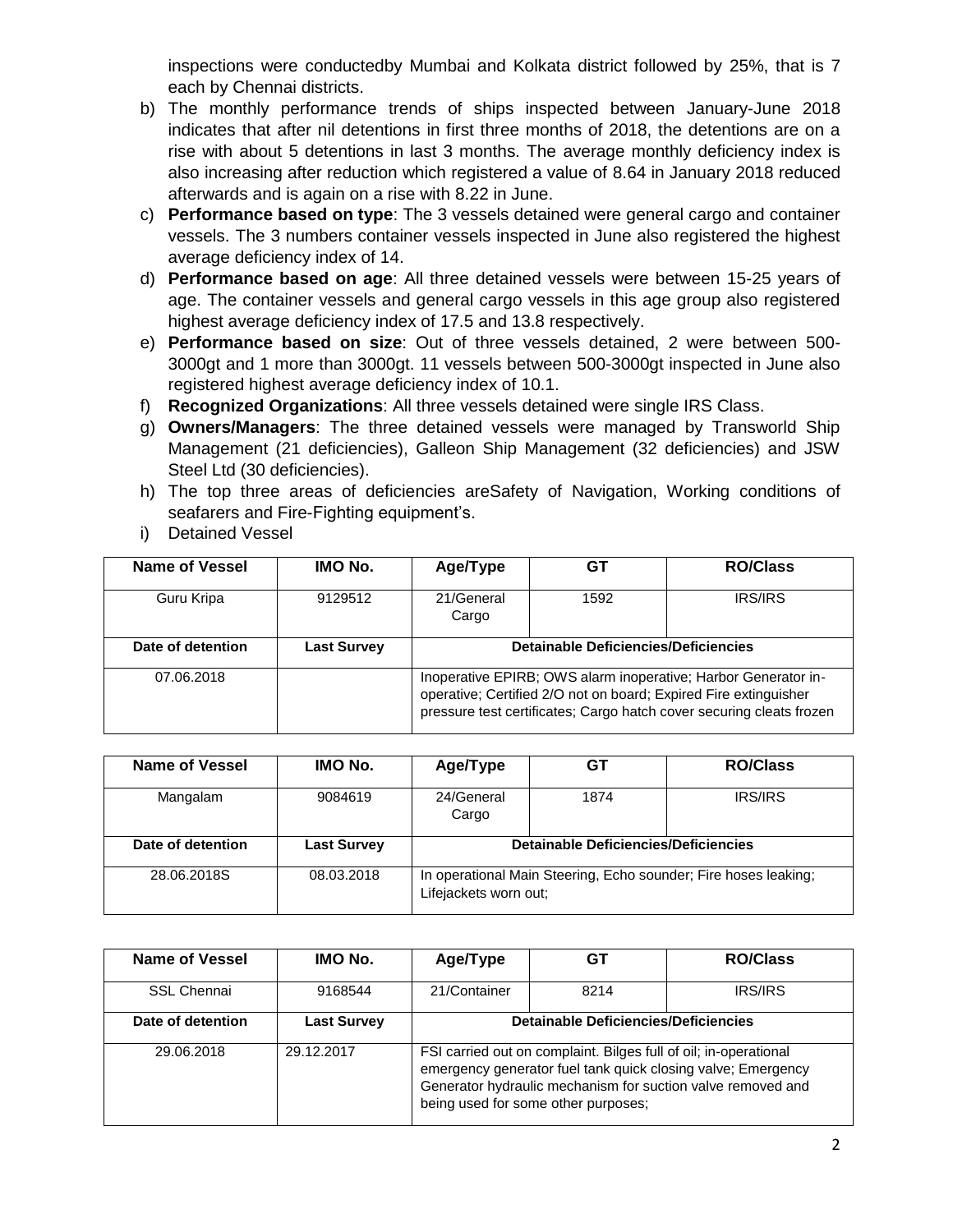**Corrective and Preventive Action**: All three vessels are imposed with additional FSI to be completed by 10<sup>th</sup> October 2018 and additional DOC/DDOC audit to be completed after FSI and before 20<sup>th</sup> October 2018.

# **C. Port State Inspection of Indian Flag Vessels abroad**

- a) There was a total of 18 Indian Flag vessels inspected in June 2018 in 6 regional MOU/ PSC regimes.
- b) There was one detention in June an average deficiency index of 1.27 and a nildeficiency index of 0.55 compared to nil detention, an average deficiency index of 2.26 and a nil-deficiency index of 0.33 in May 2018. The detained vessel was an oil tanker more than 15 years of age and managed by GESCO ltd.
- c) Among all the PSC regime, with more than 3 inspections, the best performance was that in USCG with 6 inspections and nil average deficiency index.
- d) The highest average deficiency index was registered by bulk carriers between 0-5 years of age.

| <b>Name of Vessel</b> | IMO No.                                                                      | Age/Type                                                            | <b>GT</b> | <b>RO/Class</b> |  |  |
|-----------------------|------------------------------------------------------------------------------|---------------------------------------------------------------------|-----------|-----------------|--|--|
| Jag Lakshita          | 9208057                                                                      | 19/Oil Tanker                                                       | 80870     | LR.             |  |  |
| Date of detention     | <b>Last Survey</b>                                                           | <b>Detainable Deficiencies/Deficiencies</b>                         |           |                 |  |  |
| 07.06.2018            | 19.7.2018/ Safety<br>Construction by LR<br>& Safety<br>Equipment by<br>Flag. | VDR display not working.<br><b>Emergency Generator not starting</b> |           |                 |  |  |

e) Areas with highest deficiencies:Fire Safety Measures.

**Corrective and Preventive Action:** The vessel during their voyage had developed problems with VDR and Emergency Generator and short-term exemption for the same was taken from Flag. The matter is being put up to Tokyo MOU with an appeal to re-consider the detention.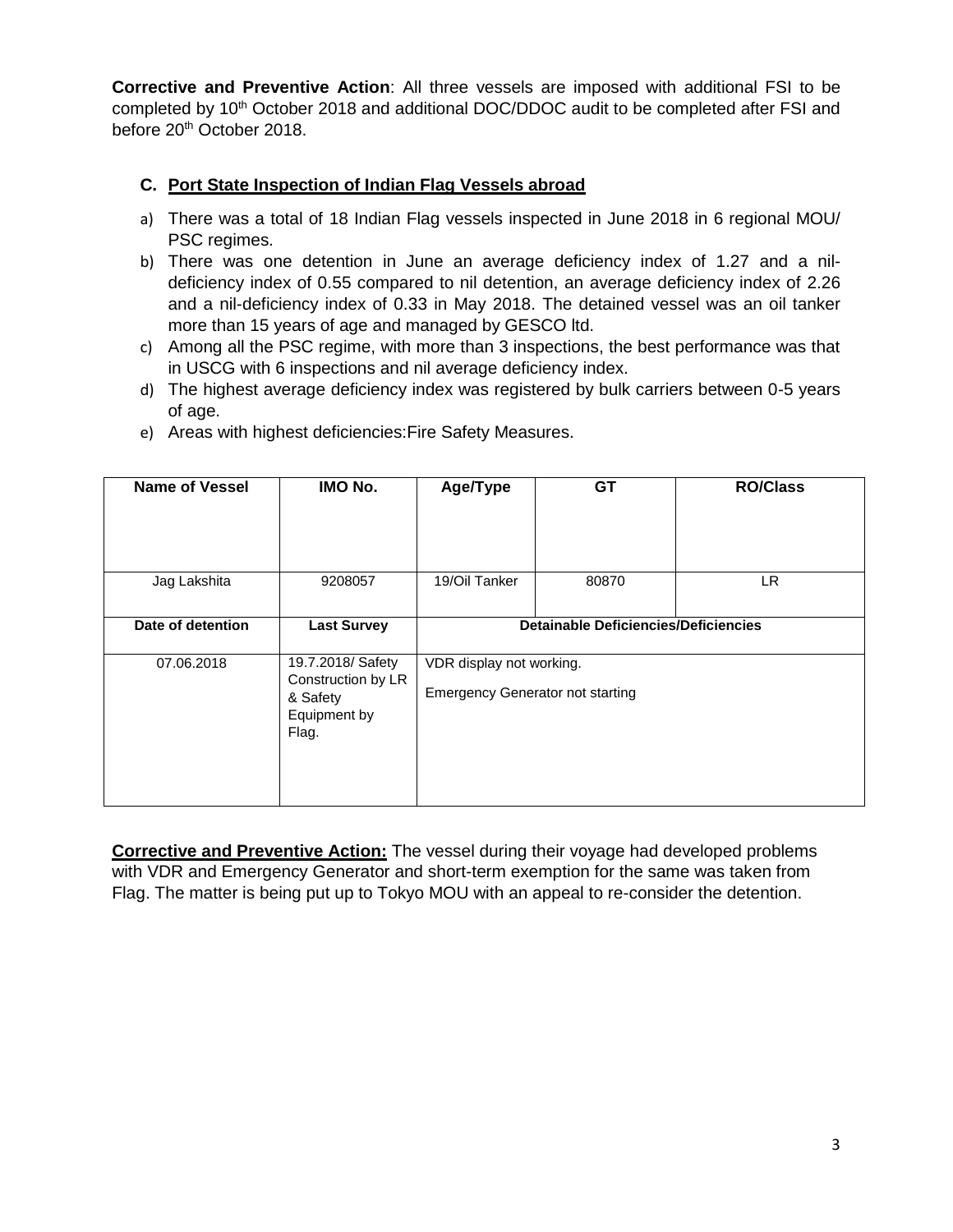# **Graphical Representation of Port State Inspection of Foreign Ships in India**

**A. Port State Inspection of Foreign Ships in India**



| Figure 2: Trends in performance parameters: January-June 2018 |          |          |              |              |                |       |
|---------------------------------------------------------------|----------|----------|--------------|--------------|----------------|-------|
|                                                               |          |          |              |              |                |       |
|                                                               | January  | February | <b>March</b> | April        | May            |       |
|                                                               |          |          |              |              |                | June  |
| -Number of inspections                                        | 47       | 40       | 36           | 37           | 49             | 32    |
| Number of detentions                                          | $\Omega$ | 3        | 1            | $\mathbf{0}$ | $\overline{2}$ | 1     |
| <b>Average Deficiency Index</b>                               | 4.3      | 4.45     | 3.86         | 3.54         | 4.36           | 3.53  |
| -Average Nil-Deficiency Index                                 | 0.148    | 0.15     | 0.195        | 0.243        | 0.16           | 0.187 |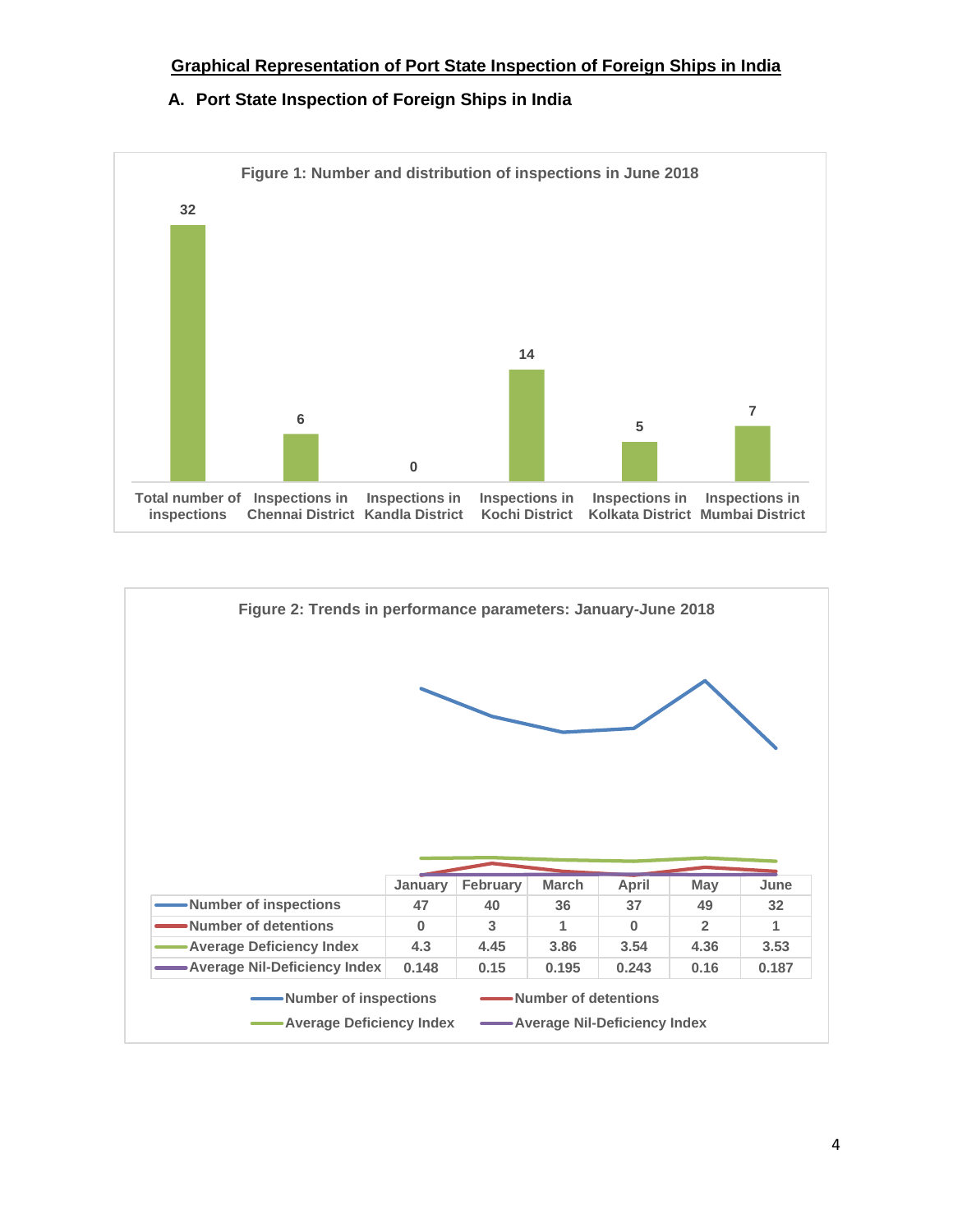| Table 1: Performance parameters ship type |                                 |                         |                         |                                |  |  |  |
|-------------------------------------------|---------------------------------|-------------------------|-------------------------|--------------------------------|--|--|--|
| <b>Type of Vessel</b>                     | Number of<br><b>Inspections</b> | Number of<br>detentions | <b>Deficiency Ratio</b> | Nil-deficiency<br><b>Ratio</b> |  |  |  |
| <b>All Vessels</b>                        | 32                              |                         | 3.53                    | 0.187                          |  |  |  |
| <b>Bulk Carrier</b>                       | 20                              | $\Omega$                | 2.65                    | 0.15                           |  |  |  |
| <b>Chemical Tanker</b>                    | 5                               | $\Omega$                | 0.8                     | 0.6                            |  |  |  |
| <b>Container Vessels</b>                  | 2                               | $\Omega$                | 13                      | $\Omega$                       |  |  |  |
| <b>Gas Carrier</b>                        | 1                               | $\Omega$                | 2                       | $\Omega$                       |  |  |  |
| General Cargo/OCV                         | 1                               | $\mathbf 0$             | 2                       | 0                              |  |  |  |
| Off-shore Vessel                          | 1                               |                         | 15                      | 0                              |  |  |  |
| Oil Tankers                               | 2                               | $\Omega$                | 5.5                     | $\Omega$                       |  |  |  |

| Table 2: Performance of Recognized Organizations |                          |                                |                         |                         |  |  |  |  |
|--------------------------------------------------|--------------------------|--------------------------------|-------------------------|-------------------------|--|--|--|--|
| Name of RO                                       | Number of<br>inspections | <b>Number of</b><br>detentions | <b>Deficiency Ratio</b> | Nil-deficiency<br>ratio |  |  |  |  |
| <b>All Vessels</b>                               | 32                       |                                | 3.53                    | 0.187                   |  |  |  |  |
| <b>ABS</b>                                       | 4                        | 0                              | $\overline{2}$          | $\mathbf 0$             |  |  |  |  |
| <b>BV</b>                                        | 3                        | $\mathbf 0$                    | 5                       | $\mathbf 0$             |  |  |  |  |
| <b>CCS</b>                                       | 3                        | $\Omega$                       | 2.33                    | 0.33                    |  |  |  |  |
| DNV/GL/DNV-GL(AS)                                | $\sqrt{5}$               | 1                              | 8.8                     | $\overline{0}$          |  |  |  |  |
| <b>IRS</b>                                       | 1                        | 0                              | 7                       | $\mathbf 0$             |  |  |  |  |
| <b>KRS</b>                                       | $\overline{2}$           | $\Omega$                       | $\overline{4}$          | $\mathbf 0$             |  |  |  |  |
| LR.                                              | 4                        | $\Omega$                       | 2.25                    | 0.25                    |  |  |  |  |
| <b>NK</b>                                        | 10                       | $\Omega$                       | 1.5                     | 0.4                     |  |  |  |  |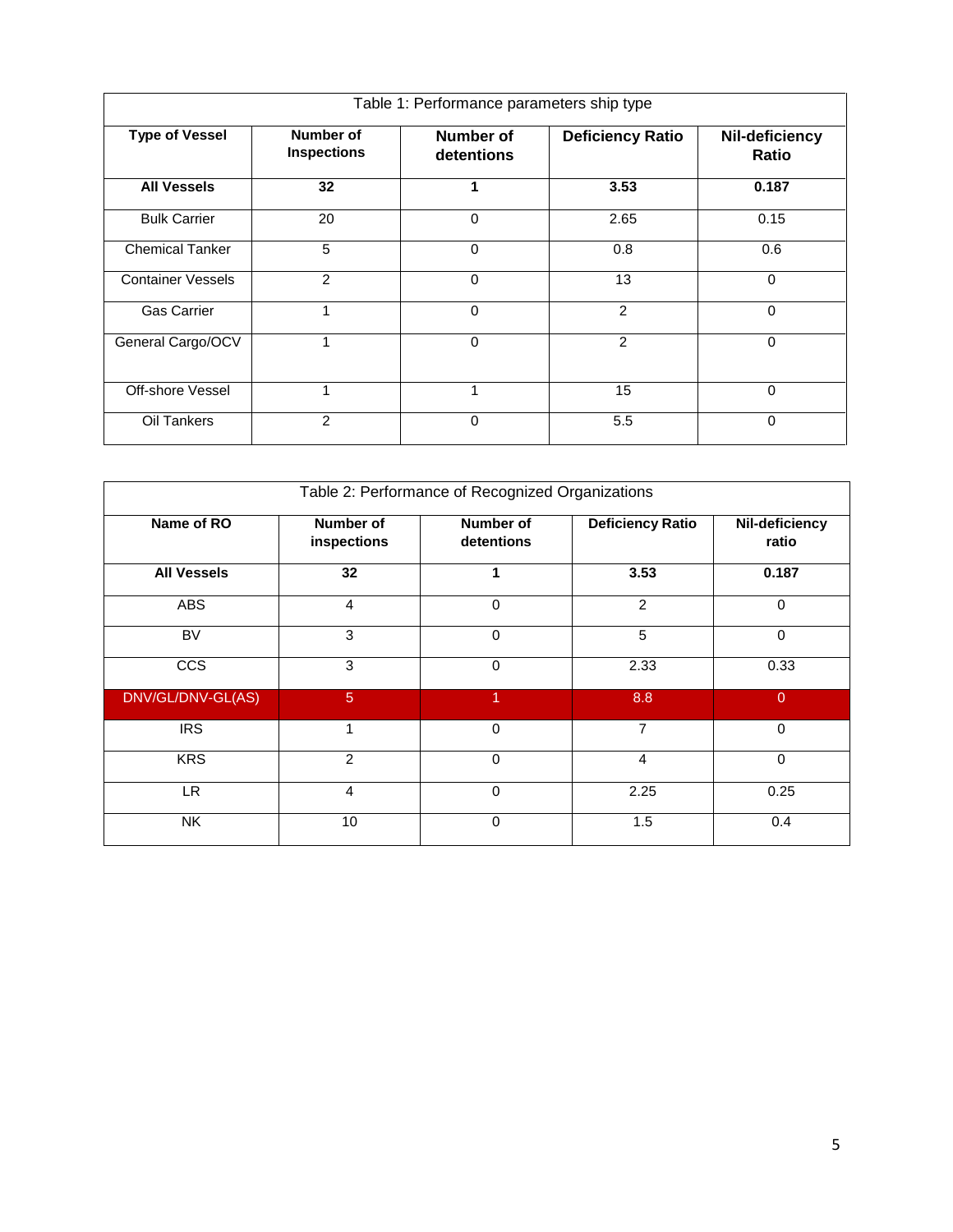|      |                                                           |                         | Table 3: Deficiencies Break-up                                                                                                                                                                     |
|------|-----------------------------------------------------------|-------------------------|----------------------------------------------------------------------------------------------------------------------------------------------------------------------------------------------------|
| Code | <b>Type</b>                                               | <b>Number</b><br>(%age) | <b>Typical deficiencies</b>                                                                                                                                                                        |
| 011  | Certificates &<br>Documentation-Ship<br>Certificates      |                         |                                                                                                                                                                                                    |
| 013  | Certificates &<br><b>Documentation-Documents</b>          | 8                       | Oil Record Book; Material Safety Data Sheets; SOPEP; Oil<br>Record Book.                                                                                                                           |
| 021  | <b>Structural Conditions</b>                              | 3                       | Hull and Deck Corrosion.                                                                                                                                                                           |
| 031  | Water/Weathertight<br>Conditions                          | 10                      | Ventilators, airpipes, casings; Machinery Space Openings;<br>Doors;                                                                                                                                |
| 041  | <b>Emergency Systems</b>                                  | $\mathbf{1}$            | Emergency Lighting, Batteries & Switches.                                                                                                                                                          |
| 051  | <b>Radio Communications</b>                               | $\overline{4}$          | Reserve Source of Energy.                                                                                                                                                                          |
| 071  | <b>Fire Safety</b>                                        | 9                       | Fire doors/openings in fire resisting divisions; Ventilation;                                                                                                                                      |
| 081  | Alarms                                                    | $\mathbf{1}$            | Machinery Control Alarms.                                                                                                                                                                          |
| 091  | Working and Living<br><b>Conditions-Living Conditions</b> | 4                       | Sickbay; Laundry; Cold room; Accommodation Ventilation                                                                                                                                             |
| 092  | Working and Living<br>Conditions-Working<br>Conditions    | 28                      | Ventilation of working spaces; Safe means of access-<br>Ship/shore; Electrical; Adequate Lighting; Steam pipes and<br>pressure pipes; Gangway-Accommodation ladder;<br>Cleanliness of Engine Room. |
| 101  | Safety of Navigation                                      | 6                       | Lights, Shapes & Sound Signals; Magnetic Compass; Radar                                                                                                                                            |
| 111  | <b>Life Saving Appliances</b>                             | 5                       | Means of recovery of life-saving appliances; Life-buoys<br>including provision and disposition; Embarkation<br>arrangements-rescue boats.                                                          |
| 131  | <b>Propulsion and Auxiliary</b><br>Machinery              | 19                      | Auxiliary Engine; Gauges, Thermometers etc.; Insulation<br>wetted through oil                                                                                                                      |
| 141  | <b>Pollution Prevention:</b><br><b>MARPOL Annex I</b>     | $\mathbf{1}$            | Oil filtering equipment.                                                                                                                                                                           |
| 142  | <b>Pollution Prevention:</b><br><b>MARPOL Annex II</b>    | $\mathbf{1}$            |                                                                                                                                                                                                    |
| 144  | <b>MARPOL Annex IV</b>                                    | 5                       | Sewage Treatment Plant                                                                                                                                                                             |
| 145  | <b>MARPOL Annex V</b>                                     | 4                       | <b>Garbage Collection</b>                                                                                                                                                                          |
| 146  | <b>MARPOL Annex V</b>                                     | $\overline{2}$          | Technical files and if applicable, monitoring manual;<br>Incinerator including operations and operating manual                                                                                     |
| 151  | <b>ISM</b>                                                |                         |                                                                                                                                                                                                    |
| 161  | <b>ISPS</b>                                               | $\overline{2}$          |                                                                                                                                                                                                    |
| 183  | <b>MLC 2006</b>                                           |                         |                                                                                                                                                                                                    |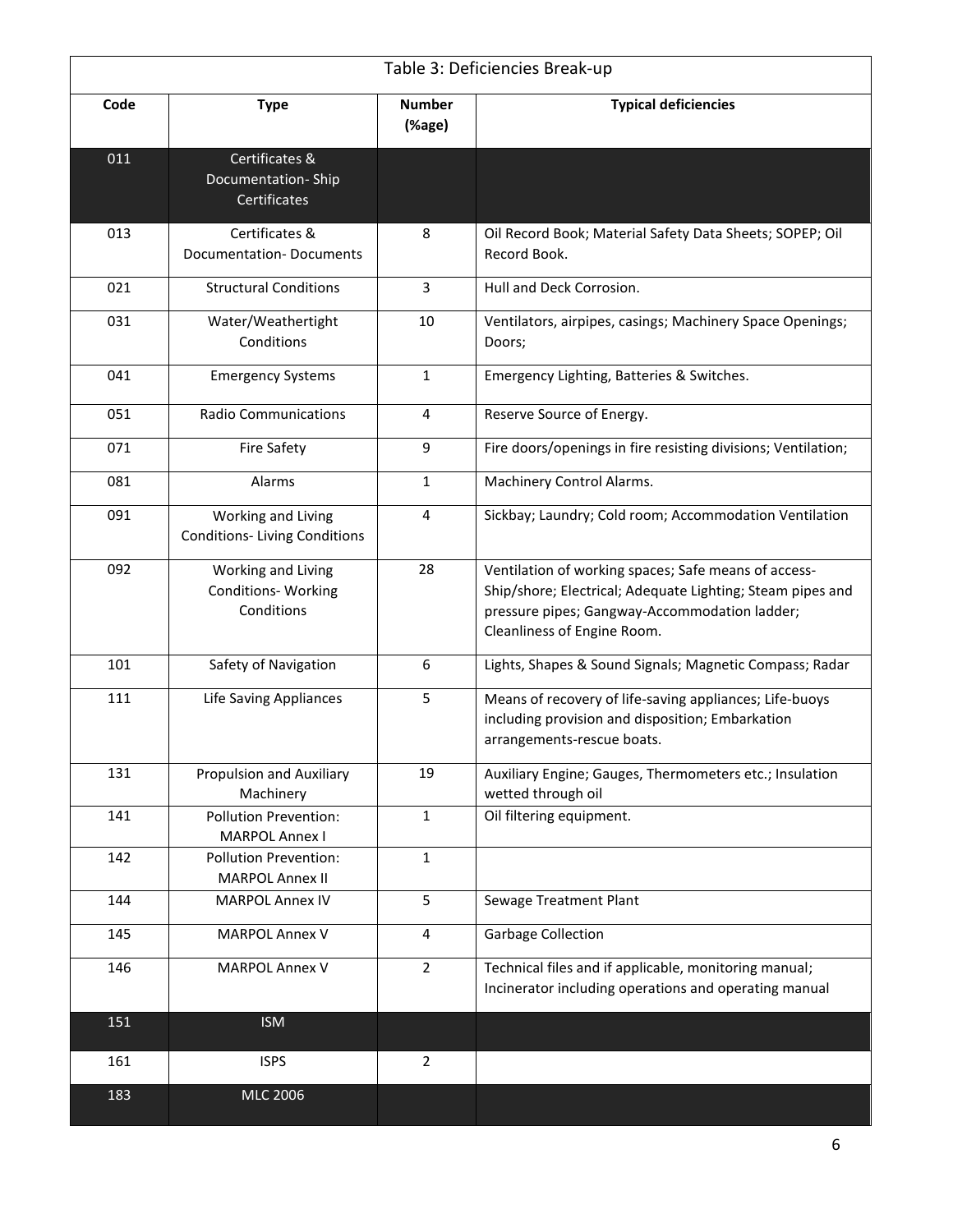## **B. Flag State Inspections**



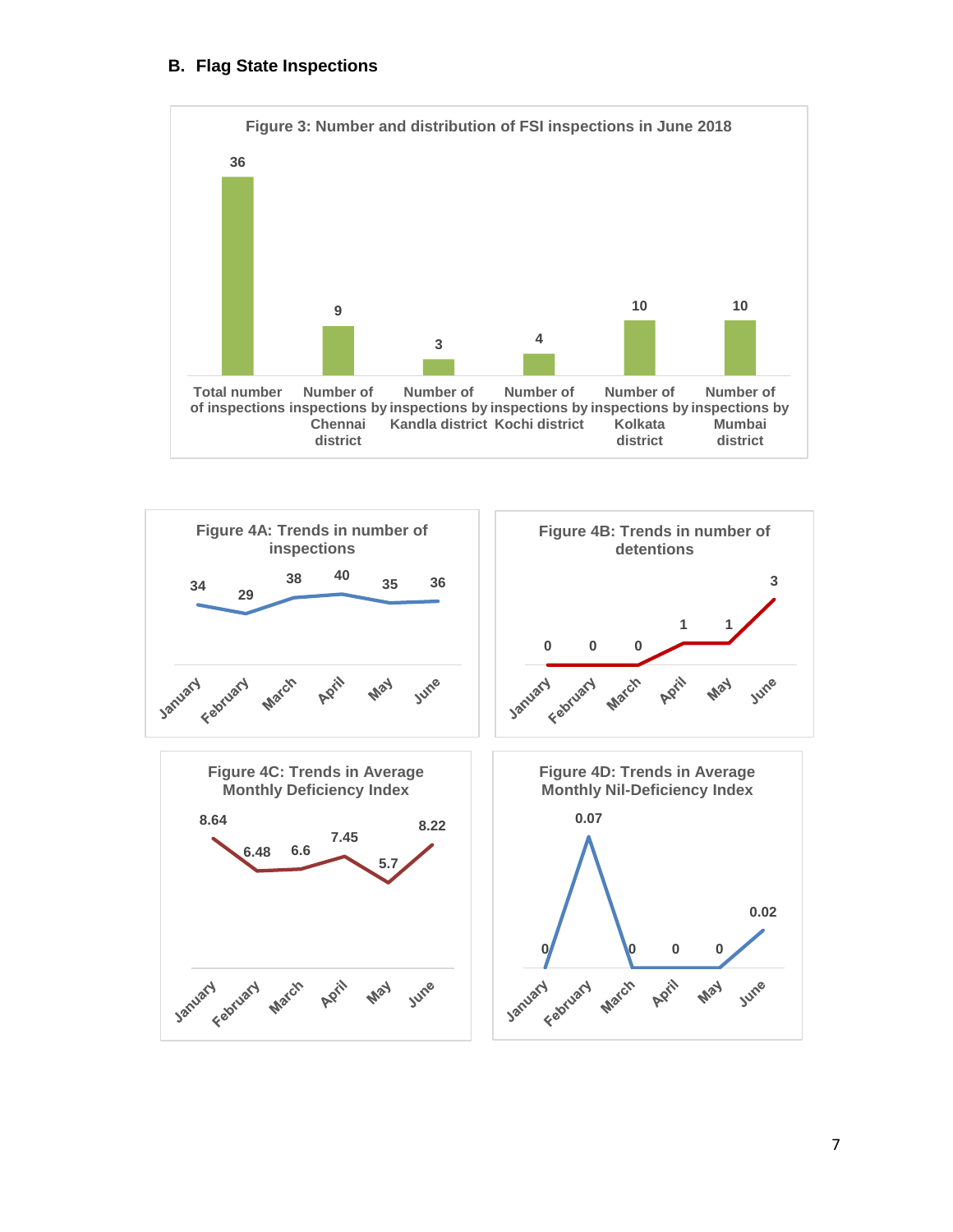| Table 3: Performance of vessels based on ship type |                                                                   |                |                            |                                |  |  |  |
|----------------------------------------------------|-------------------------------------------------------------------|----------------|----------------------------|--------------------------------|--|--|--|
| <b>Type of vessel</b>                              | <b>Number of</b><br><b>Number of</b><br>detentions<br>inspections |                | <b>Deficiency</b><br>Ratio | <b>Nil-Deficiency</b><br>Ratio |  |  |  |
| All Vessels                                        |                                                                   |                |                            |                                |  |  |  |
| <b>Bulk Carrier</b>                                | $\overline{2}$                                                    | $\Omega$       | 6.5                        | 0                              |  |  |  |
| General Cargo/Multi-purpose<br>Ship/OCV            | 10                                                                | $\overline{2}$ | 9.5                        | $\mathbf 0$                    |  |  |  |
| Off-shore vessels                                  | 6                                                                 | $\Omega$       | 5.33                       | 0.166                          |  |  |  |
| Oil Tankers                                        | 6                                                                 | $\overline{0}$ | 10                         | $\Omega$                       |  |  |  |
| Container                                          | 3                                                                 | 1              | 14                         | $\mathbf 0$                    |  |  |  |
| <b>Gas Carrier</b>                                 | 1                                                                 | $\Omega$       | 6                          | $\Omega$                       |  |  |  |
| Passenger Ship                                     | 1                                                                 | $\Omega$       | 10                         | $\Omega$                       |  |  |  |
| Tug Boat                                           | 7                                                                 | $\Omega$       | 5.4                        | $\Omega$                       |  |  |  |

|                                     | Table 4A: Performance Parameters based upon ship type and age |                  |               |                             |                  |                  |               |                  |
|-------------------------------------|---------------------------------------------------------------|------------------|---------------|-----------------------------|------------------|------------------|---------------|------------------|
|                                     | 0-5 Years                                                     |                  |               |                             |                  |                  | 5-15 Years    |                  |
| <b>Ship Type</b>                    | No. of<br>insps.                                              | No. of<br>detns. | Def.<br>ratio | <b>Nil</b><br>def.<br>ratio | No. of<br>insps. | No. of<br>detns. | Def.<br>ratio | Nil def<br>ratio |
| All Vessels                         | $\mathbf{2}$                                                  | $\mathbf 0$      | 1.5           | 0.5                         | 11               | $\mathbf 0$      | 6.1           | $\mathbf 0$      |
| <b>Bulk Carrier</b>                 | <b>NA</b>                                                     | <b>NA</b>        | <b>NA</b>     | <b>NA</b>                   | <b>NA</b>        | <b>NA</b>        | <b>NA</b>     | <b>NA</b>        |
| OCV/General Cargo/Multi-<br>Purpose | <b>NA</b>                                                     | <b>NA</b>        | <b>NA</b>     | <b>NA</b>                   | $\overline{3}$   | $\Omega$         | 4.7           | $\Omega$         |
| Off shore service vessels           | $\overline{2}$                                                | $\Omega$         | 1.5           | 0.5                         | 3                | $\Omega$         | 6.3           | $\mathbf 0$      |
| Oil Tankers                         | <b>NA</b>                                                     | <b>NA</b>        | <b>NA</b>     | <b>NA</b>                   | <b>NA</b>        | <b>NA</b>        | <b>NA</b>     | <b>NA</b>        |
| <b>Container Vessels</b>            | <b>NA</b>                                                     | <b>NA</b>        | <b>NA</b>     | <b>NA</b>                   | <b>NA</b>        | <b>NA</b>        | <b>NA</b>     | <b>NA</b>        |
| Passenger Vessels                   | <b>NA</b>                                                     | <b>NA</b>        | <b>NA</b>     | <b>NA</b>                   | $\mathbf 1$      | $\pmb{0}$        | 10            | $\mathbf 0$      |
| Gas Carrier                         | <b>NA</b>                                                     | <b>NA</b>        | <b>NA</b>     | <b>NA</b>                   | <b>NA</b>        | <b>NA</b>        | <b>NA</b>     | <b>NA</b>        |
| Tug Boats                           | <b>NA</b>                                                     | <b>NA</b>        | <b>NA</b>     | <b>NA</b>                   | 4                | $\mathbf 0$      | 6             | $\mathbf 0$      |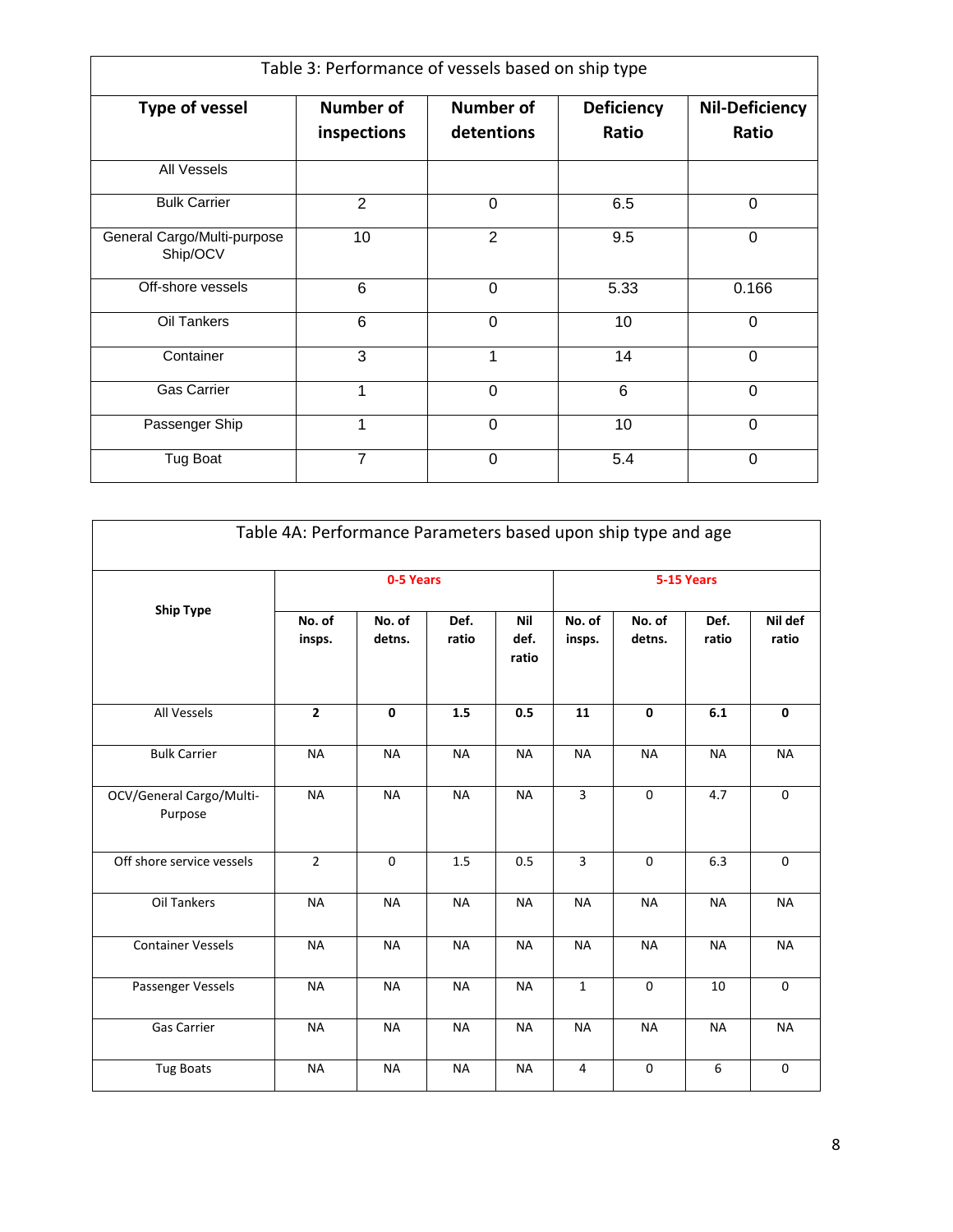|                                             | Table 4B: Performance Parameters based upon ship type and age |                    |               |                   |                  |                  |                |                     |
|---------------------------------------------|---------------------------------------------------------------|--------------------|---------------|-------------------|------------------|------------------|----------------|---------------------|
|                                             |                                                               | <b>15-25 Years</b> |               |                   | >25 Years        |                  |                |                     |
| <b>Ship Type</b>                            | No. of insps.                                                 | No. of<br>detns.   | Def.<br>ratio | Nil def.<br>ratio | No. of<br>insps. | No. of<br>detns. | Def.<br>ratio  | Nil<br>def<br>ratio |
| <b>All Vessels</b>                          | 14                                                            | 3                  | 11.1          | $\Omega$          | 9                | $\mathbf{0}$     | 7.9            | $\mathbf{0}$        |
| <b>Bulk Carrier</b>                         | $\overline{2}$                                                | $\mathbf 0$        | 6.5           | 0                 | <b>NA</b>        | <b>NA</b>        | <b>NA</b>      | <b>NA</b>           |
| General Cargo/Multi-<br>Purpose Vessels/OCV | 5                                                             | $\overline{2}$     | 13.8          | $\Omega$          | $\overline{2}$   | $\mathbf 0$      | 6              | 0                   |
| Off shore service vessels                   | $\mathbf{1}$                                                  | $\Omega$           | 10            | $\Omega$          | <b>NA</b>        | <b>NA</b>        | <b>NA</b>      | <b>NA</b>           |
| Oil Tankers                                 | 3                                                             | $\mathbf 0$        | 7.7           | 0                 | 3                | 0                | 12.3           | $\mathbf 0$         |
| <b>Container Vessels</b>                    | $\overline{2}$                                                | $\mathbf{1}$       | 17.5          | $\overline{0}$    | $\mathbf{1}$     | $\Omega$         | $\overline{7}$ | $\Omega$            |
| Passenger Vessels                           | <b>NA</b>                                                     | <b>NA</b>          | <b>NA</b>     | <b>NA</b>         | <b>NA</b>        | <b>NA</b>        | <b>NA</b>      | <b>NA</b>           |
| <b>Tug Boats</b>                            | $\mathbf{1}$                                                  | $\mathbf 0$        | 5             | $\Omega$          | $\overline{2}$   | 0                | 4.5            | 0                   |
| Gas Carrier                                 | <b>NA</b>                                                     | <b>NA</b>          | <b>NA</b>     | <b>NA</b>         | $\mathbf{1}$     | 0                | 6              | $\mathbf 0$         |

| Table 5A: Performance of vessels: Based on ship type and size |               |                  |            |                |
|---------------------------------------------------------------|---------------|------------------|------------|----------------|
| Vessels< 500GT                                                | No. of insps. | No. of<br>detns. | Def. ratio | Nil def. ratio |
| All Vessels inspected < 500GT                                 | 10            |                  | 5.2        |                |
| Other Cargo Vessel                                            | າ             | $\Omega$         | 2          | 0              |
| Passenger Ships                                               |               |                  | 10         | O              |
| Tug Boats                                                     |               |                  | 5.4        | O              |

| Table 5B: Performance of vessels: Based on ship type and size |               |                  |            |                |
|---------------------------------------------------------------|---------------|------------------|------------|----------------|
| Vessels >= 500GT &< 3000gt                                    | No. of insps. | No. of<br>detns. | Def. ratio | Nil def. ratio |
| All Vessels inspected >=500GT &<<br>3000GT                    | 11            | 2                | 10.1       | 0              |
| General Cargo/Multi-Purpose<br>Vessels/OCV                    |               | $\overline{2}$   | 11.2       | $\Omega$       |
| <b>Off-shore Service Vessels</b>                              | 4             | $\Omega$         | 7.25       | 0              |
| <b>Tug Boats</b>                                              | NA            | <b>NA</b>        | ΝA         | NA             |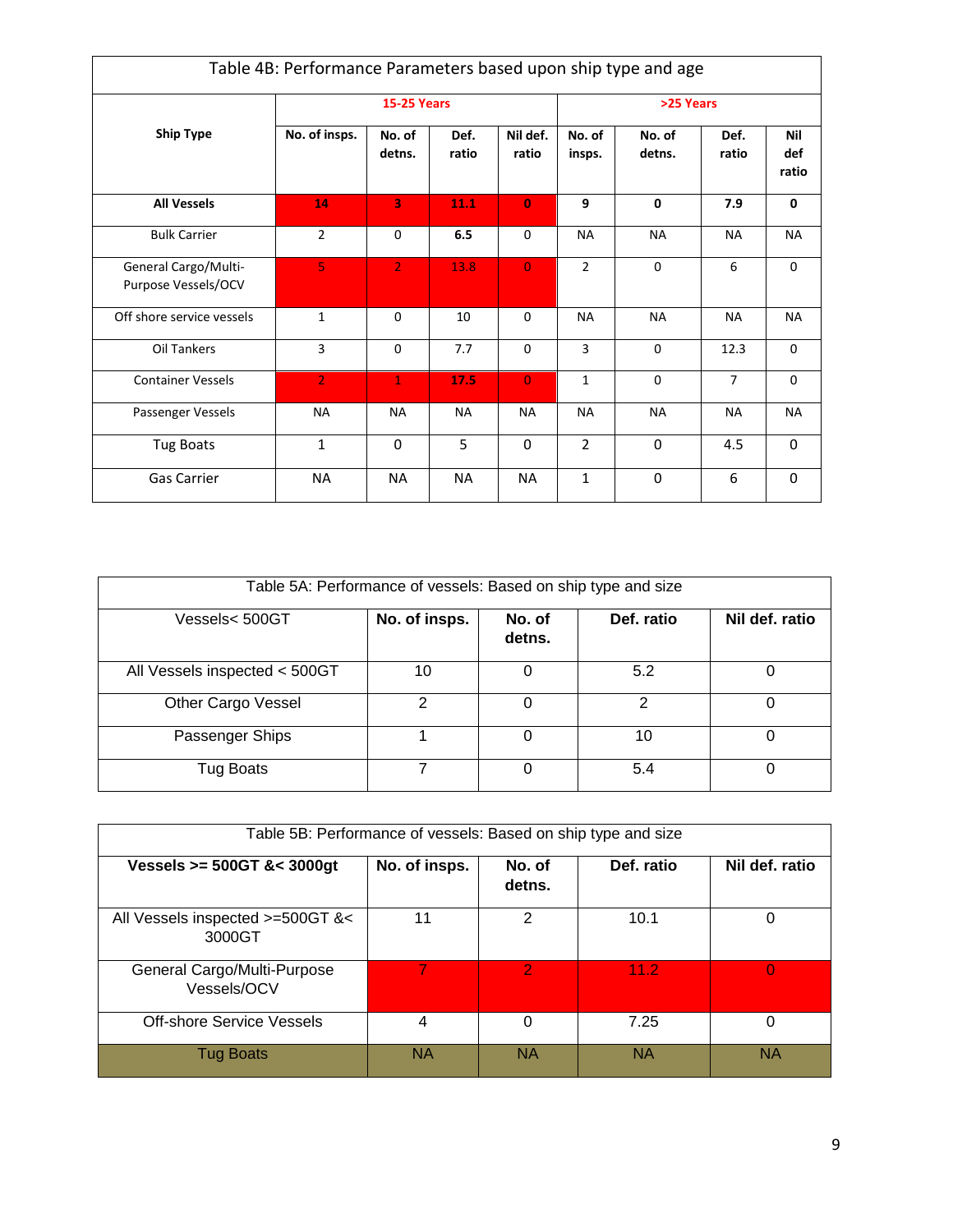| Table 5C: Performance of vessels: Based on ship type and size |                |                  |            |                |
|---------------------------------------------------------------|----------------|------------------|------------|----------------|
| Vessels $>=$ 3000gt                                           | No. of insps.  | No. of<br>detns. | Def. ratio | Nil def. ratio |
| All Vessels inspected >=<br>3000GT                            | 15             | 1                | 8.9        | 0.066          |
| <b>Bulk Carrier</b>                                           | 2              | $\Omega$         | 6.5        | $\Omega$       |
| Container                                                     | 3              | 1                | 14         | $\overline{0}$ |
| <b>Gas Carrier</b>                                            | 1              | $\Omega$         | 6          | 0              |
| Passenger Ships                                               | NA             | NA               | NA         | NA             |
| General Cargo/Multi-purpose<br>Vessels/OCV                    |                | 0                | 9          | 0              |
| <b>Offshore Vessels</b>                                       | $\overline{2}$ | $\overline{0}$   | 1.5        | 0.5            |
| Oil Tanker                                                    | 6              | $\Omega$         | 10         | $\Omega$       |
| <b>Special Purpose Ships</b>                                  | <b>NA</b>      | NA               | NA         | <b>NA</b>      |

| Table 6: Performance of Recognized Organizations |                                 |                         |                         |                             |  |  |
|--------------------------------------------------|---------------------------------|-------------------------|-------------------------|-----------------------------|--|--|
| Recognized<br>Organization/s                     | Number of<br><b>Inspections</b> | Number of<br>detentions | <b>Deficiency Ratio</b> | <b>Nil Deficiency Ratio</b> |  |  |
| <b>IRS/ABS</b>                                   | 3                               | $\Omega$                | 2.66                    | 0.33                        |  |  |
| <b>IRS/BV</b>                                    | 2                               | 0                       | 7.5                     | 0                           |  |  |
| <b>IRS/LR</b>                                    |                                 | 0                       |                         | 0                           |  |  |
| <b>IRS/NK</b>                                    |                                 | $\Omega$                | 9                       | 0                           |  |  |
| <b>IRS</b>                                       | 29                              | 3                       | 8.86                    | 0                           |  |  |

| Table 7: Performance of Indian Ship Operators |                                        |                                       |                            |                                |  |
|-----------------------------------------------|----------------------------------------|---------------------------------------|----------------------------|--------------------------------|--|
| <b>Name of Company</b>                        | <b>Number of</b><br><b>Inspections</b> | <b>Number of</b><br><b>Detentions</b> | <b>Deficiency</b><br>Ratio | <b>Nil-Deficiency</b><br>Ratio |  |
| ABS Marine Services Pyt. Ltd.                 | 1                                      | 0                                     | 7                          | $\Omega$                       |  |
| Adani Hazira Port Private Ltd,                |                                        |                                       |                            |                                |  |
| Adani Harbor Services Pyt. LTD.               | $\mathfrak z$                          | 0                                     | 7                          | 0                              |  |
| <b>ADEL Shipping and Logistics</b>            |                                        |                                       |                            |                                |  |
| AMBA Shipping & Logistics Ltd.                | 1                                      | $\Omega$                              | 9                          | 0                              |  |
| Ambuja Cements Ltd.                           |                                        |                                       |                            |                                |  |
| ANGLO Ship Management Ltd.                    |                                        | 0                                     | 9                          | 0                              |  |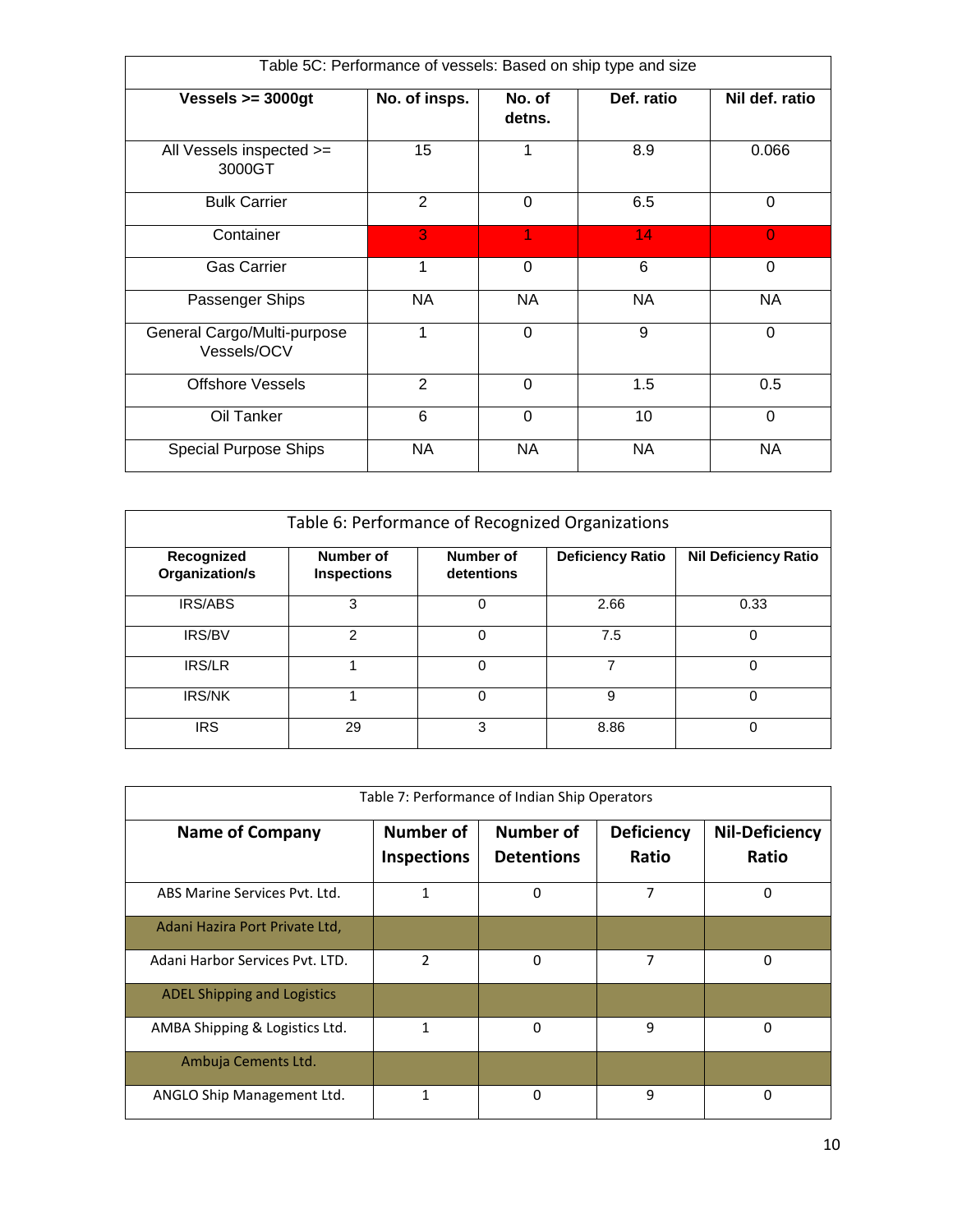| Apeejay Shipping Ltd.                  | $\mathbf{1}$   | 0            | 10             | $\mathbf 0$ |
|----------------------------------------|----------------|--------------|----------------|-------------|
| <b>Albatross Marine Services</b>       |                |              |                |             |
| <b>Arkay Logistics Limited</b>         |                |              |                |             |
| Bernhard Schulte Shipping India Ltd.   |                |              |                |             |
| Chandra Ship Management Pvt. Ltd.      |                |              |                |             |
| Dawn Shipping Private Ltd.             |                |              |                |             |
| <b>Dolphin Offshore</b>                |                |              |                |             |
| Dredging Corporation of India Ltd.     |                |              |                |             |
| <b>ESSAR Shipping Ltd.</b>             |                |              |                |             |
| Fleet Management India Pvt. Ltd.       | $\mathbf{1}$   | $\Omega$     | 3              | 0           |
| Galleon Shipping Ltd.                  | $\mathbf{1}$   | $\mathbf{1}$ | 32             | 0           |
| Great Offshore India Pvt. Ltd.         |                |              |                |             |
| Great Ship India Ltd.                  | $\overline{2}$ | $\Omega$     | 1.5            | 0.5         |
| Hind Offshore Private Ltd.             |                |              |                |             |
| Hoger Off-shore & Marine Pvt. Ltd.     |                |              |                |             |
| <b>Imperial Classic Shipping</b>       |                |              |                |             |
| Ind-Aust Maritime Ltd.                 | $\mathbf{1}$   | 0            | $\overline{7}$ | 0           |
| Integrity Ships Pvt. Ltd.              | $\mathbf{1}$   | $\Omega$     | 12             | $\mathbf 0$ |
| ITT Shipping Pvt. Ltd.                 |                |              |                |             |
| JSW Steel Ltd.                         | $\mathbf{1}$   | $\mathbf{1}$ | 30             | 0           |
| Lakshwadeep Development<br>Corporation |                |              |                |             |
| Mercator Ltd.                          | $\overline{2}$ | 0            | 11.5           | 0           |
| MJ Marine Services Pvt. Ltd.           | $\mathbf{1}$   | 0            | 3              | 0           |
| Mundra Special Economic Zone Ltd.      | $\mathbf{1}$   | 0            | 8              | 0           |
| New Horizon Ship Management            | $\mathbf{1}$   | 0            | 4              | 0           |
| Ocean Sparkle Ltd.                     | 3              | $\Omega$     | 4.3            | $\Omega$    |
| Offshore International Logistics Ltd.  |                |              |                |             |
| <b>ONGC</b>                            |                |              |                |             |
| Orion Maritime Pvt. Ltd.               |                |              |                |             |
| Penta Crystal Ship Management Ltd.     |                |              |                |             |
| Raj Shipping Agencies Ltd.             | $\mathbf{1}$   | 0            | 10             | 0           |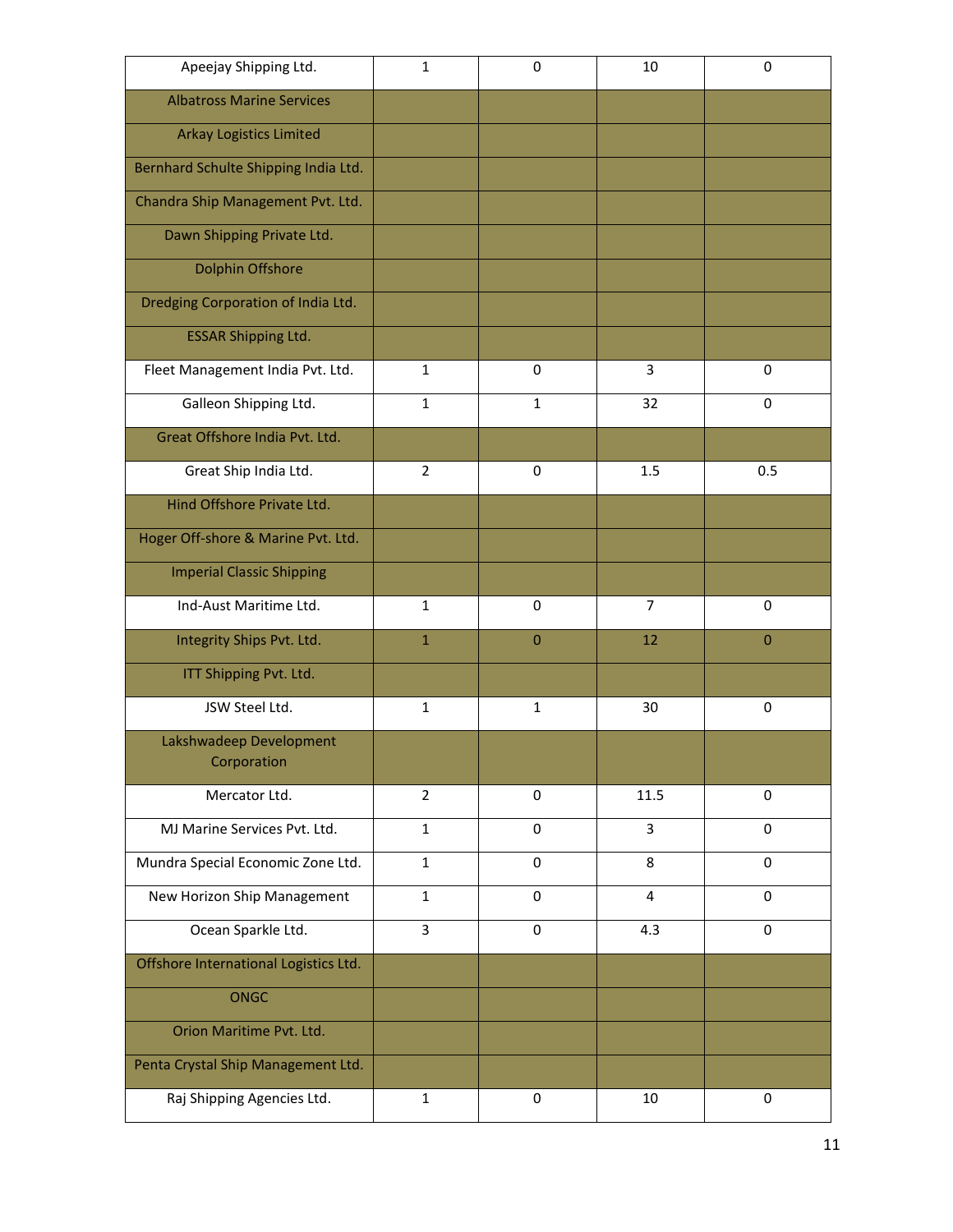| Reliance Industries Ltd.                  | $\mathbf{1}$ | $\Omega$       | $\overline{4}$ | 0              |
|-------------------------------------------|--------------|----------------|----------------|----------------|
| SAMSON Maritime Ltd.                      | $\mathbf{1}$ | $\Omega$       | 5              | 0              |
| Sanmar Shipping Ltd.                      | $\mathbf{1}$ | $\Omega$       | 10             | 0              |
| SCI Ltd.                                  | 4            | $\Omega$       | 6.25           | $\mathbf 0$    |
| Sea Sparkle Harbour Services Pvt.<br>Ltd. | $\mathbf{1}$ | 0              | $\overline{2}$ | $\mathbf 0$    |
| Seven Island Shipping Ltd.                | $\mathbf{1}$ | $\Omega$       | 8              | $\Omega$       |
| Svitzer Hazira Ltd.                       |              |                |                |                |
| SVS Marine Services Pvt. Ltd.             |              |                |                |                |
| Sushe Marine Services Pvt. Ltd.           |              |                |                |                |
| Synergy Oceanic Services Pvt. Ltd.        | $\mathbf{1}$ | 0              | 6              | $\mathbf 0$    |
| Tag Offshore Ltd.                         |              |                |                |                |
| TCI Seaways Ltd.                          | $\mathbf{1}$ | 0              | 3              | 0              |
| <b>GESCO</b>                              |              |                |                |                |
| Tolani Shipping Ltd.                      |              |                |                |                |
| TW Ship Management Pvt. Ltd.              | $\mathbf{1}$ | $\overline{0}$ | 14             | $\overline{0}$ |
| <b>Transworld Ship Management</b>         | $\mathbf{1}$ | $\mathbf{1}$   | 21             | 0              |
| Van Oord India Pvt. Ltd.                  | $\mathbf{1}$ | 0              | $\mathbf{1}$   | $\mathbf 0$    |

|      | <b>Table7: Types of Deficiencies</b> |               |                                                                                                                                                                                                 |  |  |
|------|--------------------------------------|---------------|-------------------------------------------------------------------------------------------------------------------------------------------------------------------------------------------------|--|--|
| Code | <b>Type</b>                          | Number (%age) | <b>Typical deficiencies</b>                                                                                                                                                                     |  |  |
| 101  | <b>Safety of Navigation</b>          | 41(13.8%)     | Lights, Shapes & Sound Signal; VDR; Nautical<br><b>Publications; Magnetic Compass; Gyro Compass; Echo</b><br><b>Sounder; Radar; Charts</b>                                                      |  |  |
| 111  | <b>Life Saving Appliances</b>        | 25(8.4%)      | <b>Lifebuoys</b><br>including<br>provision<br>disposition;<br>and<br>Lifejackets<br>including<br>disposition;<br>provision<br>and<br>Inflatable life-rafts; on-board training and instructions. |  |  |
| 131  | Propulsion & Aux. M/C                | 20(6.7%)      | Auxiliary Engine; Gauges, Thermometers etc; Manuals,<br>instructions etc.; Propulsion Main Engine;                                                                                              |  |  |
| 141  | <b>MARPOL Annex I</b>                | 8(2.7%0       | Oil and Oily Mixtures from Machinery Spaces; Retention<br>of oil on board; 15 PPM alarm arrangements; Oil<br>discharge monitoring and control system.                                           |  |  |
| 144  | <b>MARPOL Annex IV</b>               | 2(0.7%)       | Sewage Treatment Plant                                                                                                                                                                          |  |  |
| 145  | <b>MARPOL Annex V</b>                | 5(1.7%)       | Placards                                                                                                                                                                                        |  |  |
| 146  | MARPOL Annex VI                      | 3(1%)         | Record book of engine parameters.                                                                                                                                                               |  |  |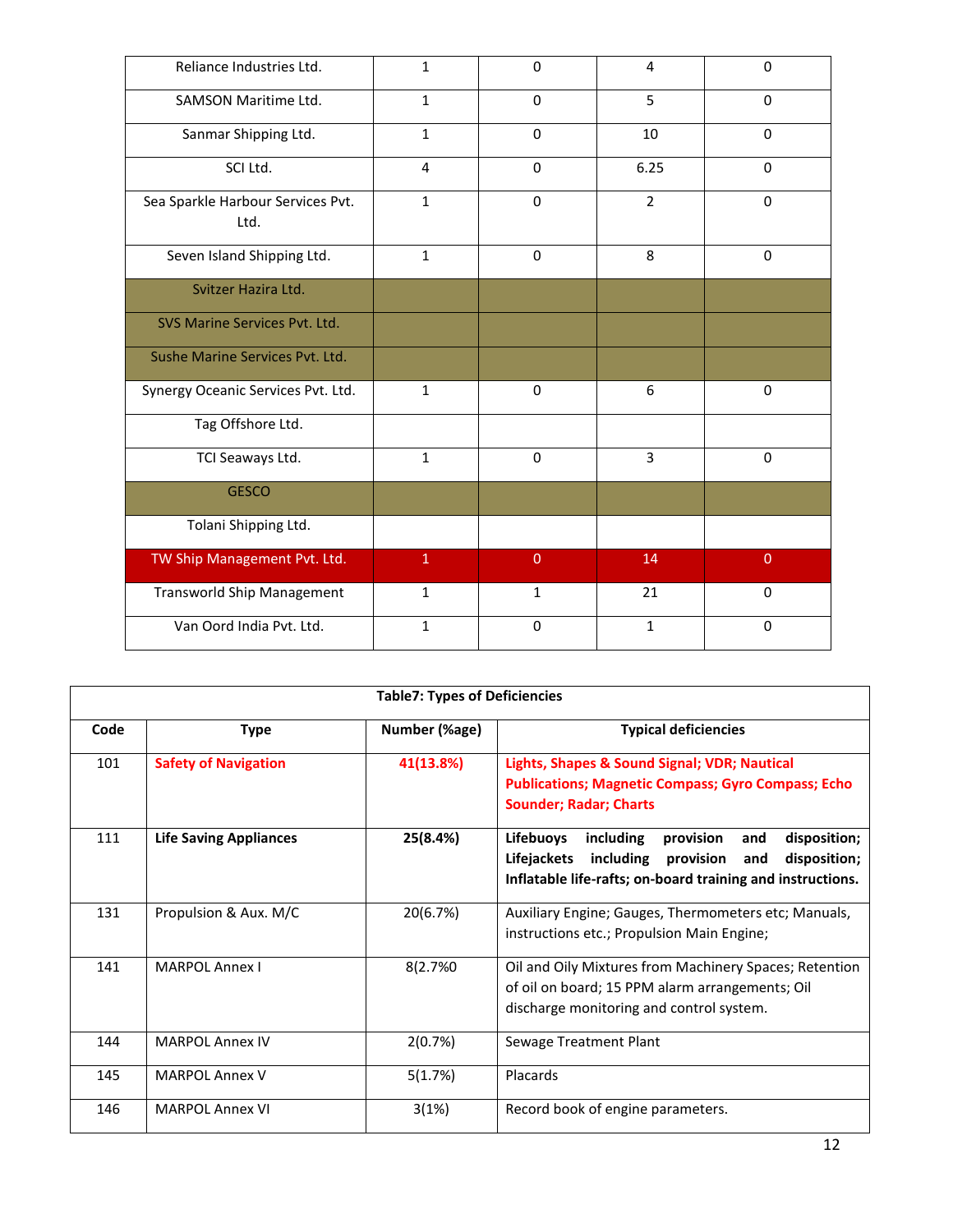| 151 | <b>ISM</b>                                                | 9(3%)     | Designated persons; Documentation; Shipboard<br>operations; Company responsibility and authority.                                                                                           |
|-----|-----------------------------------------------------------|-----------|---------------------------------------------------------------------------------------------------------------------------------------------------------------------------------------------|
| 161 | <b>ISPS</b>                                               | 4(1.3%0   | Access control to ships;                                                                                                                                                                    |
| 171 | Other Safety in General                                   | 2(0.7%)   |                                                                                                                                                                                             |
| 011 | Certificates & Documentation-<br>Ship Certificates        | 13(4.4%)  | Tonnage Certificate; SEQ Certificate                                                                                                                                                        |
| 012 | Certificates & Documentation-<br><b>Crew Certificates</b> | 3(1%)     | Certificate for masters and officers; Endorsement by<br>flag state.                                                                                                                         |
| 013 | Certificates & Documentation-<br>Documentation            | 16(5.4%)  | Rest Hour Records; Oil Record Book; Garbage Record<br>Book; Fire Control Plan; Log book/Compulsory entries.                                                                                 |
| 021 | <b>Structural Conditions</b>                              | 16(5.4%)  | Ballast, fuel and other tanks; Permanent means of<br>access; Decks-corrosion                                                                                                                |
| 031 | Water/Weathertight Conditions                             | 17(5.7%)  | Ventilators, Pipes & Casing; Cargo & other hatch ways;                                                                                                                                      |
| 041 | <b>Emergency Systems</b>                                  | 15(5%)    | Emergency Lighting-Batteries & Switches; Emergency<br>Fire Pump and its pipes; Emergency source of power-<br>Emergency<br>Generator;<br>towing<br>Emergency<br>arrangements and procedures. |
| 051 | <b>Radio Communications</b>                               | 11(3.7%)  | Radio log; MF Radio installation; INMARSAT Ship Earth<br>Station.                                                                                                                           |
| 061 | <b>Cargo Operations</b>                                   |           |                                                                                                                                                                                             |
| 071 | Fire Fighting Equipment's                                 | 28(9.4%)  | Fire doors/openings in fire resisting divisions; Fire<br>fighting equipment and appliances; Means of escape;<br>Ventilation.                                                                |
| 081 | Alarms                                                    | 1(0.3%)   | General Alarm.                                                                                                                                                                              |
| 091 | Working & Living Conditions:<br><b>Living Conditions</b>  | 13(4.4%)  | Cold Room; Furnishings; Medical Equipment; Electrical<br>Devices; Laundry; Heating; Cold Room.                                                                                              |
| 092 | Working & Living Conditions:<br><b>Working Conditions</b> | 44(14.9%) | Steam pipes and pressure pipes; Lighting(Working<br>Spaces); Gas instruments; Protection Machinery; Safe<br>Means of Access(Ship-Shore)                                                     |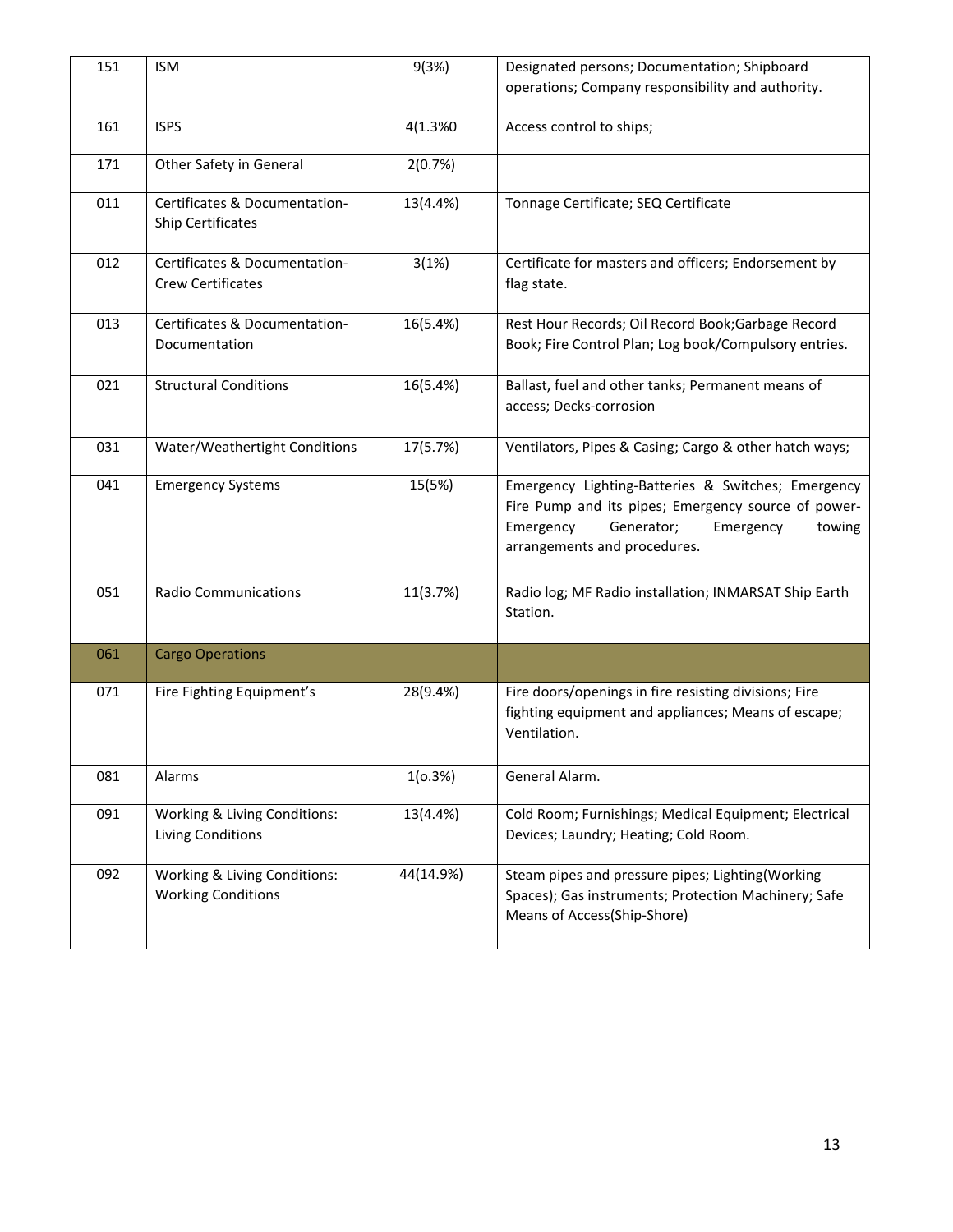



| Table 8: Performance under various PSC regimes |                                 |                         |                         |                                |  |  |
|------------------------------------------------|---------------------------------|-------------------------|-------------------------|--------------------------------|--|--|
| <b>Regional MOU/PSC</b><br>Regime              | Number of<br><b>Inspections</b> | Number of<br>detentions | <b>Deficiency Ratio</b> | <b>Nil Deficiency</b><br>Ratio |  |  |
| <b>Black Sea</b>                               |                                 | $\Omega$                | $\Omega$                |                                |  |  |
| Paris                                          | 1                               | $\Omega$                | 1                       | 0                              |  |  |
| Riyadh                                         | 3                               | $\Omega$                | 0                       |                                |  |  |
| Tokyo                                          | 5                               |                         | 3.4                     | 0.2                            |  |  |
| <b>USCG</b>                                    | 6                               | $\Omega$                | 0.33                    | 0.66                           |  |  |
| Vina-Del-Mer                                   | $\mathfrak{p}$                  | $\Omega$                | 1.5                     | 0.5                            |  |  |

| Table 9: Performance based upon ship type and age |                                 |                         |                         |                                       |  |  |
|---------------------------------------------------|---------------------------------|-------------------------|-------------------------|---------------------------------------|--|--|
| <b>Type of Vessel</b>                             | Number of<br><b>Inspections</b> | Number of<br>detentions | <b>Deficiency Index</b> | <b>Nil Deficiency</b><br><b>Index</b> |  |  |
| <b>Bulk Carrier</b>                               |                                 | 0                       | 0.85                    | 0.53                                  |  |  |
| 0-5 Years                                         |                                 | 0                       | 0                       |                                       |  |  |
| 5-15 Years                                        | 4                               | 0                       | 1.5                     | 0                                     |  |  |
| <b>15 Years</b><br>➤                              | 2                               | 0                       | 0                       |                                       |  |  |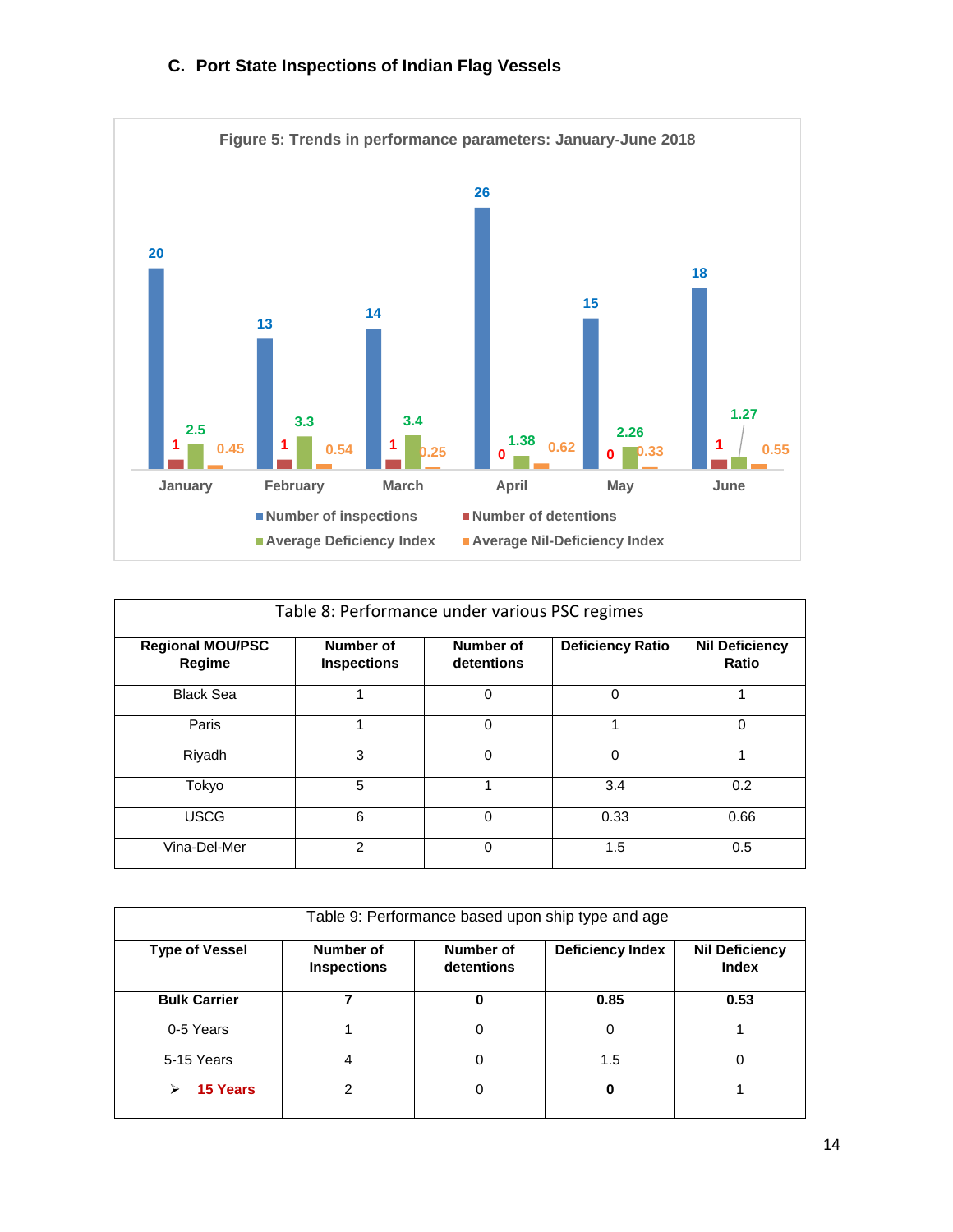| <b>Container</b>                  | 3              | $\bf{0}$  | 2.66        | 0.33      |
|-----------------------------------|----------------|-----------|-------------|-----------|
| 15 Years<br>$\blacktriangleright$ | 3              | 0         | 2.66        | 0.33      |
| <b>General Cargo/OCV</b>          | 1              | $\bf{0}$  | $\mathbf 0$ | 1         |
| 5-15 Years                        | <b>NA</b>      | <b>NA</b> | <b>NA</b>   | <b>NA</b> |
| >15 Years                         | 1              | $\bf{0}$  | $\bf{0}$    | 1         |
| <b>GAS CARRIER</b>                | 1              | $\bf{0}$  | $\bf{0}$    | 1         |
| >15 Years                         | 1              | 0         | $\bf{0}$    | 1         |
| <b>Oil Tanker</b>                 | 6              | $\bf{0}$  | 1.5         | 0.66      |
| 0-5 Years                         | $\overline{2}$ | 0         | 1.5         | 0.5       |
| 5-15 Years                        | 3              | 0         | $\Omega$    | 1         |
| $>= 15$ Years                     |                |           | 8           | 0         |

| Table 10: Performance of Indian Ship Operators |                                        |                                |                         |                                |  |  |
|------------------------------------------------|----------------------------------------|--------------------------------|-------------------------|--------------------------------|--|--|
| <b>Name of Company</b>                         | <b>Number of</b><br><b>Inspections</b> | <b>Number of</b><br>detentions | <b>Deficiency Ratio</b> | <b>Nil Deficiency</b><br>Ratio |  |  |
| Five Star Shipping Co. Ltd.                    | 3                                      | $\Omega$                       | 0.33                    | 0.66                           |  |  |
|                                                | Vina-Del-Mar, USCG, Paris: 1 each      |                                |                         |                                |  |  |
| <b>Global United Shipping Pvt. Ltd.</b>        | $\mathbf{1}$                           | $\overline{0}$                 | $\Omega$                | $\mathbf{1}$                   |  |  |
|                                                | Riyadh:1                               |                                |                         |                                |  |  |
| Pacific International Lines Pvt. Ltd.          | $\mathbf{1}$                           | $\mathbf 0$                    | $\mathbf{1}$            | $\Omega$                       |  |  |
|                                                | Tokyo:1                                |                                |                         |                                |  |  |
| SAI Maritime & Management Pvt. Ltd.            | $\mathbf{1}$                           | $\Omega$                       | $\mathbf{1}$            | $\Omega$                       |  |  |
|                                                | Riyadh:1                               |                                |                         |                                |  |  |
| <b>Shipping Corporation of India</b>           | $\mathbf{1}$                           | $\mathbf{0}$                   | $\mathbf{1}$            | $\mathbf 0$                    |  |  |
|                                                | TOKYO:1                                |                                |                         |                                |  |  |
| Seavie Pvt. Ltd.                               | 1                                      | $\Omega$                       | 3                       | $\Omega$                       |  |  |
|                                                | Vina-Del-Mar:1                         |                                |                         |                                |  |  |
| <b>TCI Seaways1</b>                            | $\mathbf{1}$                           | $\Omega$                       | $\overline{7}$          | $\Omega$                       |  |  |
|                                                | TOKYO:1                                |                                |                         |                                |  |  |
| <b>GESCO Ltd</b>                               | 8                                      | $\mathbf{1}$                   | 1.25                    | 0.625                          |  |  |
|                                                | USCG:5, RIYADH:1; BLACK SEA:1; TOKYO:1 |                                |                         |                                |  |  |
| <b>TW Ship ManagemenT</b>                      | 1                                      | $\Omega$                       | $\Omega$                | $\Omega$                       |  |  |
|                                                | TOKYO:1                                |                                |                         |                                |  |  |